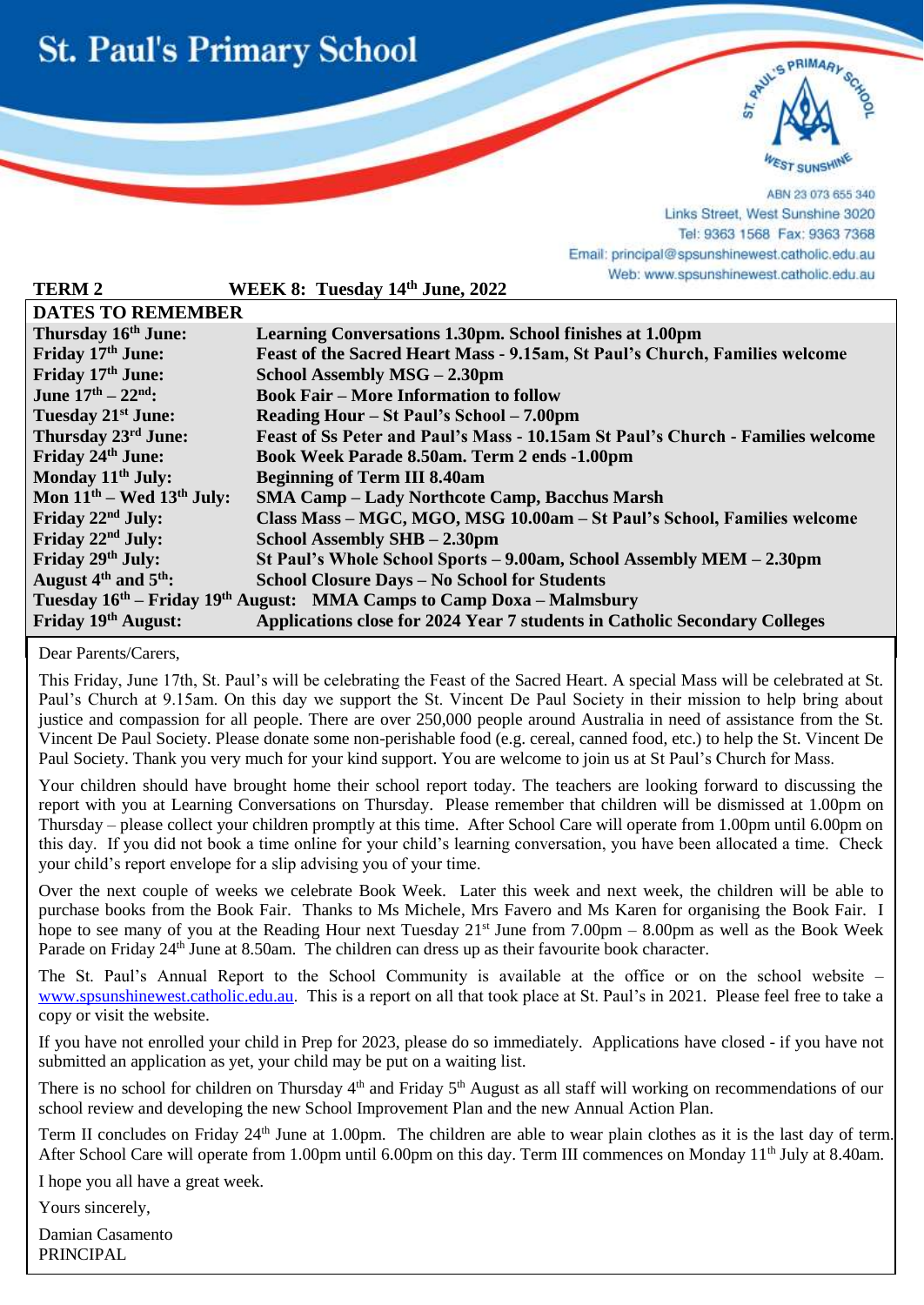## **ST PAUL'S MENTAL HEALTH & WELLBEING HUB**

Dear families.

During this week's Learning Conversations (Thurs 16th June, 1.30-7pm) you are invited to come and browse our new

Mental Health and Wellbeing Hub

(Room 17, across from the Indonesian room).

While in the Hub you can:

- Explore activities students have access to in this space
- · Read about our SEL program, Respectful Relationships
- Browse information about the new Child Safe **Standards**
- · Talk to Nicole (Student Wellbeing Leader), Lisa Peplow (Child Safety Officer) and/or Rebeca (Mental Health and Wellbeing Coordinator)

We look forward to seeing you there!



St Paul's **MENTAL HEALTH** & WELLBEING **HUB** 

#### **BOOK WEEK IS COMING!!!**

We have been talking about book week in our library lessons and it is probably time to start seriously planning our book costumes for the parade!

**When?** Friday  $24^{th}$  June (last day of Term 2) **Time?** 8.50am

**Where?** In our Gym

I have collected lots of ideas and put them together to inspire you and hopefully make the lead up to our Book Week as exciting as possible in your house. Please refer to Seesaw posting for Book Week Costume Ideas.

Feel free to email me with any questions. Enjoy creating together!

Ms Michele and Mrs Favero Library Teachers

### **CROSS COUNTRY UPDATE**

 Pancharlie Peiris [SAF], Jake D' Emanuele [SCC] and Liam Ilijoski [SHB]. Last week St. Paul's sent seven competitors to the Maribyrnong Division Cross Country at Brimbank Park. They were: Victoria Apostolikas [MGC], Xavier Tsouras [SHB], Josip Milinovic [SCF], Jayden Scott [SCR],

Brimbank Park is a particularly difficult course with lots of uphill parts to negotiate. All our students completed the course without stopping.

Particular congratulations go to Jayden and Pancharlie who qualified to compete in the Western Region Cross Country at Bundoora this week.

Well done to all competitors!

# **MMA CAMP**

The Middles Multi-Age camp to Doxa is fast approaching. Below are the dates when they will go camping.

#### **16th - 17th August - Class MCK & MGC 17th -18th August - Class MEM & MCD 18th - 19th August- Class MSG & MGO**

Please refer to the camp notes sent home last week for the general information regarding arrival and departure, as well as information regarding student belongings and medication taken to camp.

**Please make sure all the camp note and medical report are to be completed and returned to school by June 20th** .

### **IMPORTANT DATES FOR 2022**

The following dates are very important for **ALL** students who will be attending secondary school in 2024 – our current Year 5 students. If applications for Catholic Secondary School are not in by Friday 19<sup>th</sup> August, 2022 your child will not be enrolled in your school of choice.

**19th August 2022:** Applications close for 2024 Year 7 students in Catholic Secondary Colleges – our current Year 5

### **SECOND HAND UNIFORM SHOP**

Thanks to Effie Ross, Tanya Parry, Stephanie Martinez and Loan Ho for opening the second hand uniform stall last week. Their support is greatly appreciated. Thanks to all the families who are supporting the stall. Please remember that you can donate any uniforms that are clean and in good condition to the stall. Please leave them at the office.

### **PREP ENROLMENTS - 2023**

Enrolments for Prep 2023 are now open. We encourage any parents/carers who have not enrolled their child for Prep in 2023 to do so. Please contact the school office for an enrolment form.

### **CAMPS, SPORTS AND EXCURSION FUND**

Camps, Sports and Excursion Fund is Government Funding to assist families to cover the costs of school excursions, camps and sporting activities. Centrelink health care card holders and Pensioner Concession card holders may be eligible for a payment of \$125. An CSEF Application Form were already sent home – if you think you qualify for the CSEF, please return the form to school, along with a copy of your Centrelink Card. There was also information sent home about the new fee concession program – please visit the office to obtain a form if you would like to apply for this fee concession program.